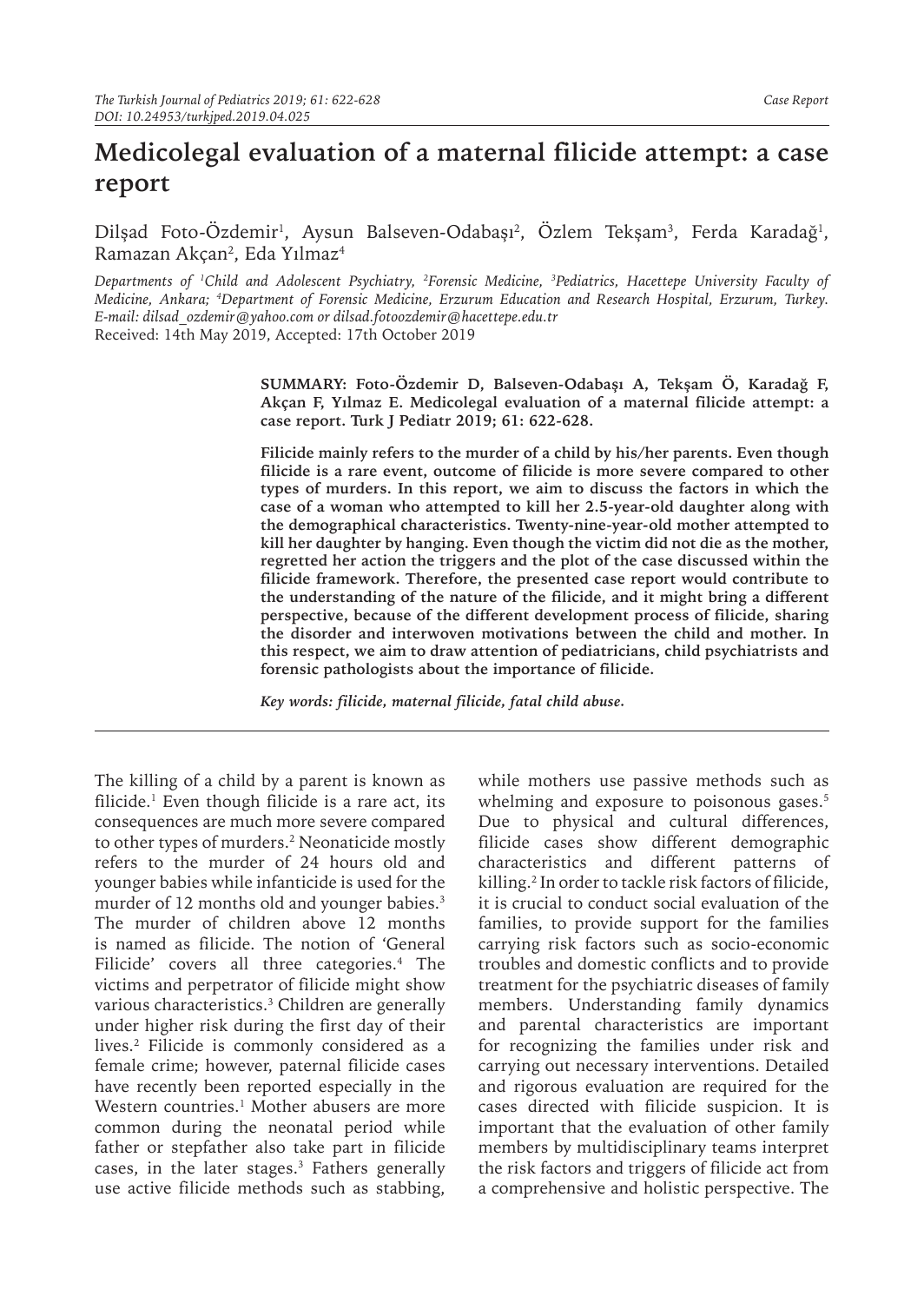aim of this report is to discuss the characteristics of a case who was hung on the wall of her home by her mother. In this way, the study aims to draw the attention of pediatricians, child psychiatrists, psychologists, social workers and forensic pathologists who often face with child victims to the importance of filicide.

### **Case Report**

Two years-old girl M., who was known to have no previous history of illnesses, was admitted to the Pediatric Emergency Department with an account of hanging. The history of the case revealed that her mother had hanged M. with a 2 meter-long rope on the wall. After two minutes of hanging, the mother asked for help from neighbors and M., was saved from the position. M., cried after the incident, she did not become cyanotic, but she had seizures lasting 10-15 seconds, twice. A circular hypodermic lesion on the victim's neck was observed in the emergency department. She suffered from confusion and Glasgow Coma Scale Score was 6-7. Tonic-clonic convulsions lasting 10- 15 seconds, remitted with diazepam, were observed. Brain edema or cervical fracture was not observe on cranial and cervical Computed Tomography. Treatment with 3% NaCl (4 cc/kg)] was started to preventing brain edema. After seven day of follow-up and full physical recovery, the patient was taken under protection and placed in social service facility. Before she was taken under protection, psychiatric interviews with the victim's family members were performed in order to evaluate the case and family dynamics.

*Psychiatric Assessment and Clinical Process*  Interview with family members revealed that M. was the second child from the second pregnancy of the 29 years old mother. The examination of 2.5 years old M. by the Department of Child and Adolescent Psychiatry showed that her developmental stages were age-appropriate and she seemed nervous and having difficulties to leave her grandmother.

*Psychiatric assessment of the family:* It was stated that her parents 12-year-old marriage was consensual and both parents were in love. It was also mentioned that the parents earned their living by selling things in local bazaars and they lived in a house belonging to their grandmother. It was revealed that grandparents were not satisfied with M.'s parents' marriage at the beginning; but later they did not have serious problems with M.'s mother. However, some domestic conflicts seemed to exist between them. During the interviews, it was noticed that the father was talking and behaving inconsistently and both families were blaming each other. There were severe conflicts between the father's and mother's families. It was considered that the father and his parents might be defensive, had difficulties about explaining the details of the incident and tried to demonstrate that the marriage was better than it actually was. Due to the inconsistent expressions of the two families, it was decided to conduct an interview with M.'s sister's teacher. According to the information received from the teacher, the father worked illegally and there were severe conflicts between the father and the mother. It was stated that M.'s parents had problems in their marriage for a long period. Three months before the presented incident, the mother left home with children and stayed with her mother for one month. M.'s father threatened the mother with a knife saying he would hurt both himself and her if she would not return home. Then, she planned to leave her children and husband. However, she returned home giving him a second chance due to the insistence of the relatives. The problems continued after the mother returned home.

*The father:* The father's relationship with children was cold and distant. It was observed that he had behavioral problems, he was angry most of the time and was negligent about his home and children. He was generally quite defensive. It was learned that the father was a drug abuser, he had been generally abusing heroin. He also dealt drugs, he was in trouble with many people and he had a complicated and chaotic life. For this reason the parents had serious problems with their marriage. During the interviews, the father stated that it was impossible for his wife to hurt her children, his wife was dedicated to her children and they had a happy family life and did not have any problems in their marriage. He accused other family members about the incident. He was suspicious of his brother and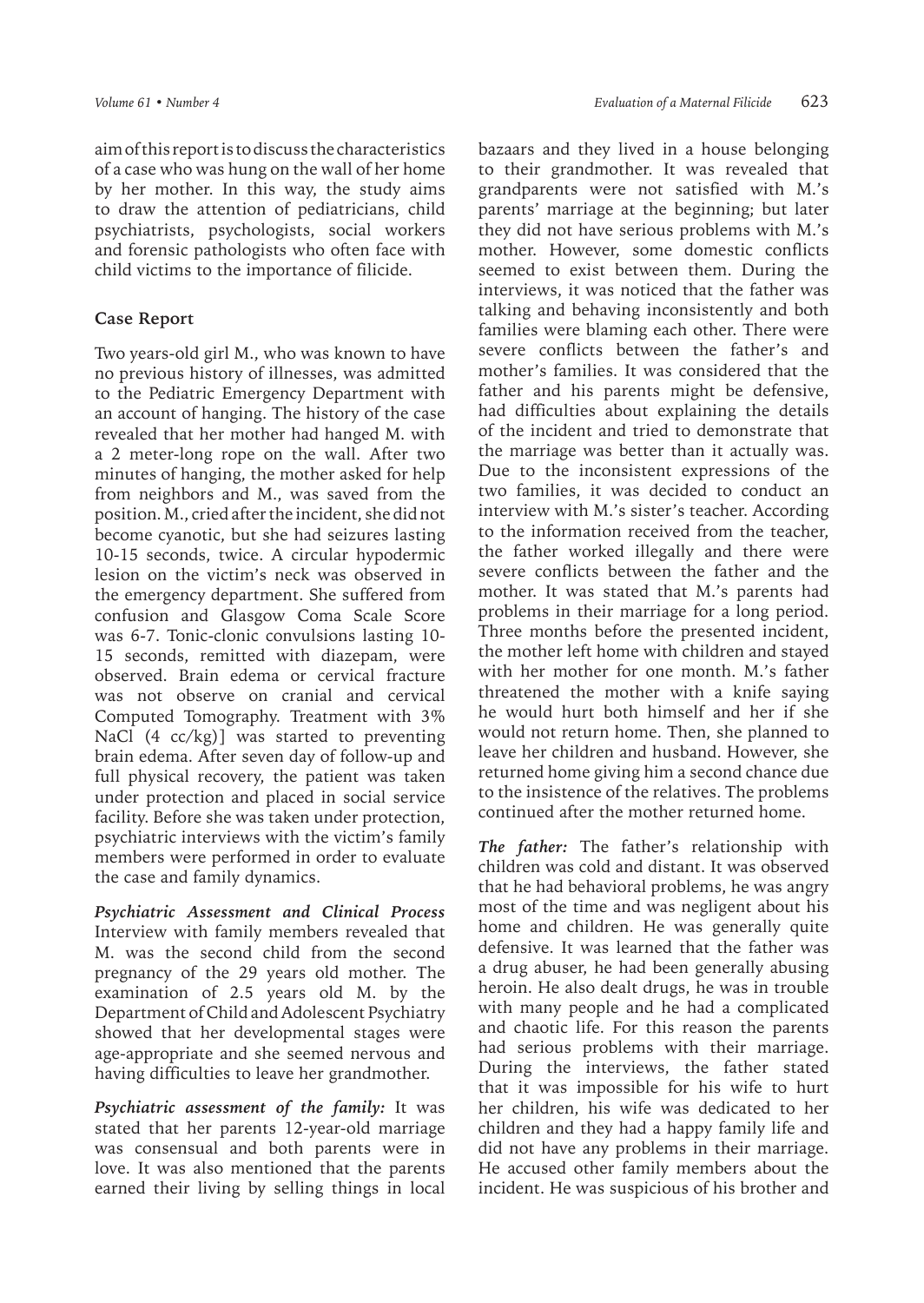other family members. It was noticed that the father's expressions were inconsistent and the information he gave was inaccurate.

*The mother:* The mother was 29 years old. She was born to a low-income family. Her family did not approve of the marriage. She became pregnant immediately after her marriage and had two daughters 8 and 2.5 years old (our case). Her relationship with her family, friends and neighbors was restricted by her husband. It was learned that she was involved with her children, especially with M. However, she had been depressed recently due to the problems in her marriage that and that her parenting skills were declining. It was revealed that she took decisions to leave home and her children. Accurate information about the day of the incident and the way the incident happened could not been received due to the inconsistent statements and chaotic structure of the involving families. All family members agreed that the mother could not do such a thing since she loved her children so much. Even if she did such a thing, she could not be in her senses. It was learned that she was with her daughter before the incident happened and there were not any abnormalities in her behaviors. The mother was described to be shocked that she could still not remember how the incident happened. It was stated that the mother did not talk much. She did not have a previous diagnosis for a psychological disorder and had not seen a specialist concerning her recent mental distress . She had a history of conversion disorder in the form of convulsive symptoms before marriage. During the marriage, she continued to have convulsive symptoms and she had been depressed, unwell and introverted, before the incident. It was determined from the police statement that she was having problems with her husband, her husband was a drug abuser, she wanted to divorce but her husband but he threatened her by not showing the children to her. She thought that the father would not able to look after the children so she tried to kill the victim, then she regretted her action and wanted help from her neighbors.

*The Children:* The evaluation of M., showed that her developmental stages were ageappropriate and she seemed nervous and having difficulties to leave her grandmother. Her sister also had normal developmental characteristics appropriate with her age. It was learned that her sister was playing outside during the incident and she learned about the incident from her friends. The sister was nervous, she was afraid of being hurt such so that she could not go to school and she stayed with the mother's family. The sister mentioned that her uncle visited them occasionally and had fights with the father so he might have hanged her sister. The sister's Beier Sentence Completion Test results showed that the repetitive sentences were mostly about the love and tolerance of her mother towards her children. The sister stated that she could not understand why her mother was arrested. She expressed that she would save her mother and the victim if she could. During the evaluations, the father's family was considered suitable for the further care of the children. However, it was noticed that the grandmother was not willing to look after the children since she stated that she was sick, she had to work and she had so much to do. Due to mutual accusatory behaviors of the families, there was doubt concerning the victim's safety after her recovery if she was returned to her family. For this reason, the victim and her sister were placed in a social service house after social evaluations. During follow-up, one month after M. was placed in social service house, she was observed in a shy mood. She stayed in the social worker's arms during the interview and she acted insecure in a new environment. It was determined that she had been disinterested towards her environment in the house and did not speak to anyone. It was noted that she had recently become more active but she was still a composed child. After psychiatric evaluation, M. was considered to be suffering from depressive symptoms and separation anxiety. She needed a regular psychiatric follow-up and play therapy. Psychiatric follow up in frequent intervals was planned for the victim. Informed consent was taken from father for publication.

## **Discussion**

Maternal filicide is the murder of child by his/her own mother. In this study, we aim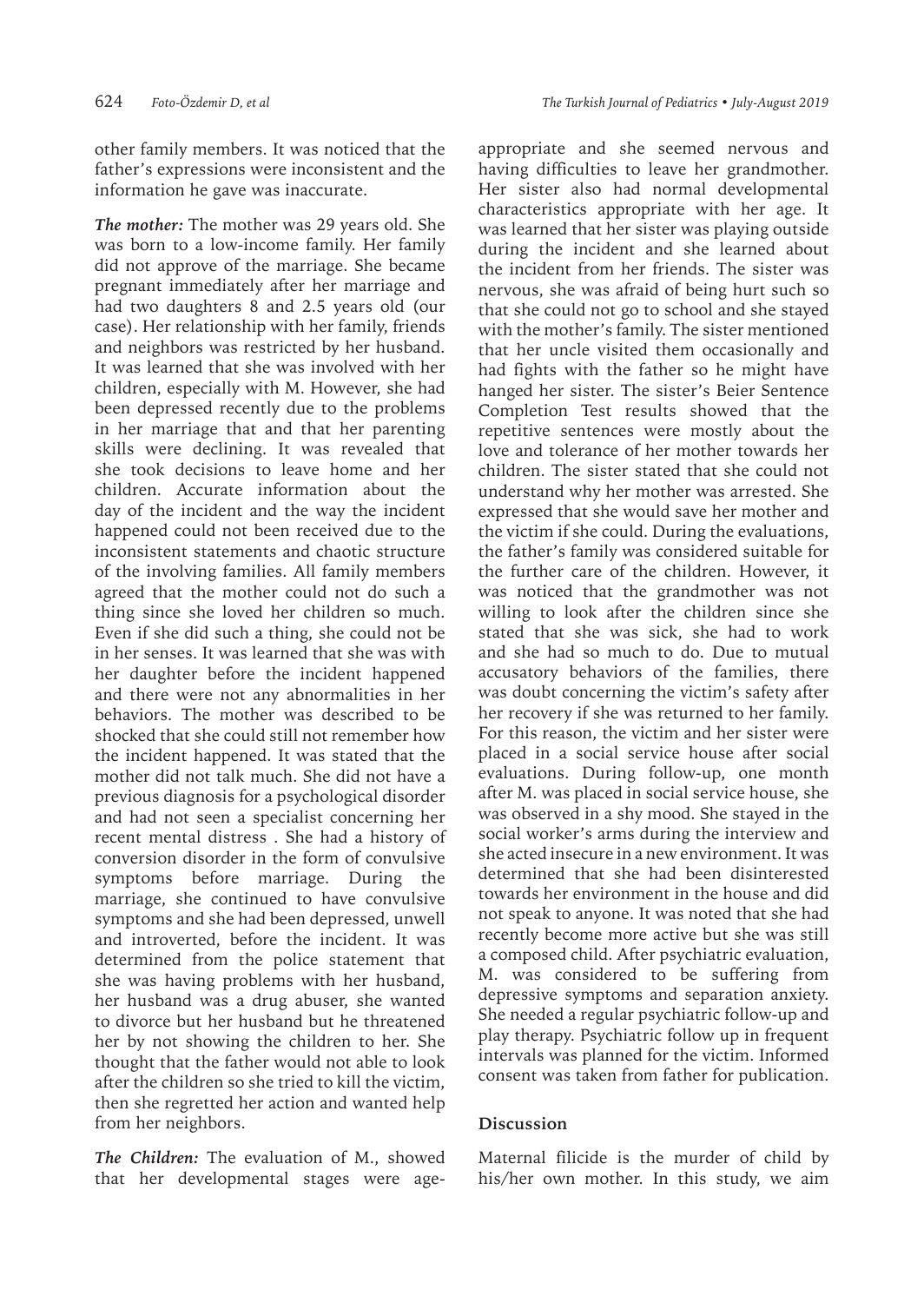to determine the risk factors that provide the ground for filicide act, review preventive measures and raise awareness about filicide among the experts who work with children. In this case, the low socio-economic status of mother, problems between parents, lack of education and social support, the loss of parenting skills under stress, using dysfunctional coping skills and the feeling of hopelessness are considered as the factors behind the filicide attempt. The studies so far categorized filicide cases according to the trigger of death and cause of murder.<sup>2</sup> Resnick divided the category of murder of child above 24 hours-old. Since cases presented by Resnick et al.<sup>2</sup> had not reflected the population, there was a need for new classifications. D'Orban<sup>6</sup> divided filicide into six different categories: 1. Beater-abuser mother; 2. Mother with mental illness; psychotic disorders or suicide related depression; 3. Neonaticide; 4. The revengeful mother; 5. The unwanted child; 6. Altruistic filicide. While boys are under greater risk in revenge cases, altruistic mothers often choose to kill their girls.<sup>3</sup>

When we look at the characteristics of the families with filicide history and the risk factors mentioned in the literature, being under intensive stress and lacking supportive factors increase the risk of filicide act. The difficulties about looking after the child; social isolation; financial problems; sexual abuse history; problems with family members and about marriage; alcohol or drug dependence also can be reasons of filicide. In accordance with the literature, the mother in our case study was economically dependent, had insufficient support for childcare, had low education level and socio-economic status and had insufficient social support. In our case, M.'s parents had been having severe conflicts and the family environment was significantly chaotic. The father was unemployed, addicted to drugs and was working illegally. Besides, the father was anti-social and negligent towards his home and children. He was trying to keep his wife under his control through emotional and physical pressure. He threatened his wife by hurting himself and her when she left home. He also threatened her by not showing her children in case she

left home permanently. The mother was in a hopeless condition. She was considered to attempt filicide with her protective maternal instincts since she thought that the father was not eligible to look after her children. When we look at the reasons of murder attempt, the case can be classified under D'Orban<sup>5</sup> altruistic filicide category. The literature strongly emphasizes the psychopathologies of the mothers (often diagnosed with depression and psychotic disorders) involved in filicide. The higher possibility for women to develop a mental disorder during the first year of motherhood was mentioned.7-9 Stress, social problems and mental disorders are considered as triggers of filicide. However, these factors are also common for the population of mothers who do not attempt filicide.<sup>2</sup> Hence, these factors are limited for explaining the act of filicide. Depression and psychotic disorders are common among the mothers who commit filicide.<sup>10</sup> However, maternal psychiatric disorders were not noted in the presented case. On the other hand, the mother was trying to maintain a challenging marriage and had depressive symptoms. She also had conversion symptoms that started before the marriage and continued afterwards. After the incident, she started to show dissociative symptoms, as well. Overall, her traumatic life had reduced the her coping strategies and led her to feel disappointment, low selfrespect and hopelessness. In the literature, it is stated that long-term disappointments and instabilities can be catalyzers of filicide.<sup>11</sup> Due to their suicidal thoughts, they aim to protect their children by killing them.<sup>12</sup> It is common for the depressive mothers to plan filicide and suicide at the same time. For this reason, suicidal thoughts might be an important trigger of filicide. Studies regarding filicide from psychodynamic perspective underline the theories of attachment, object relations and separation-individuation. Willemse<sup>13</sup> argues that the parents with filicide history have emotional dysregulation and borderline personality. Emotional regulation provides the abilities for expressing feelings, controlling violence and editing emotional impulses. Individuals naturally learn emotional regulation through the relations between the caregiver and caretaker. Over-loving or over-identification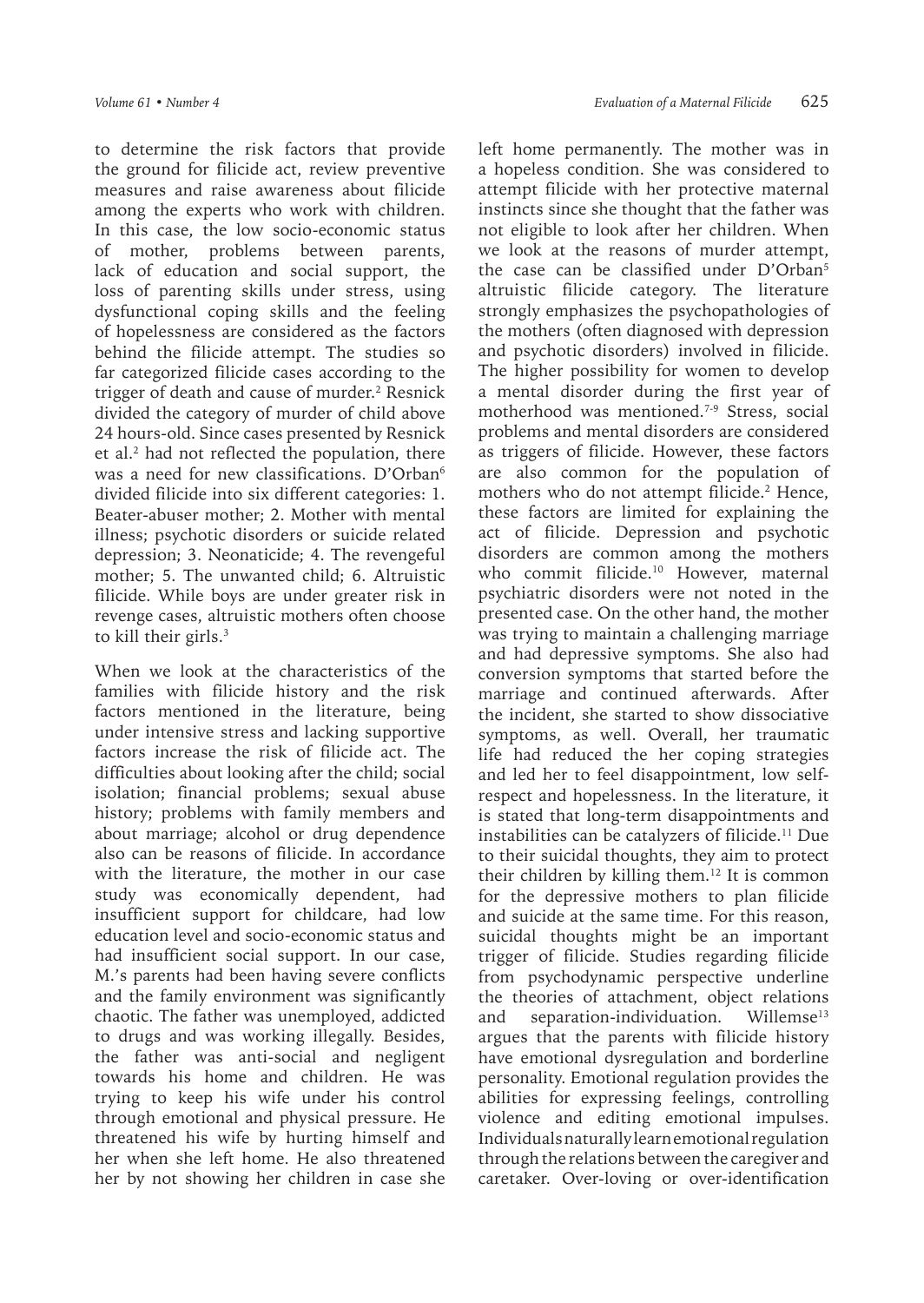and problems about separation makes the mother unable to distinguish herself from her child. From a developmental perspective, a normal separation-individualization process of a child is possible when this child is ready to operate independently. For this reason, separation of the child from this symbiotic bond is necessary. Enabling the physical separation and autonomous functioning of a child helps in establishing a sense of being separate from the caregiver. However, devoted herself, overly intrusive, and inseparable mother, like in our case, interrupts the natural course of development of separationindividualization. The mother conceives her children as an extension of her body and she performs filicide in order to damage herself.<sup>13,14</sup> When the mother cannot tolerate the inner pain and fear, she might transform her inner conflict to physical violence towards her children and attempt filicide.<sup>14</sup> In contrast, the lack of bonding and attachment are commonly claimed as important risk factors for filicide. Spinelli<sup>12</sup> refers to ego, denial, dissociation and depersonalization to explain filicide. His study with mothers who kill their child shows that 80% of the mothers had dissociative experiences.<sup>15</sup> In our case, early childhood experience and the mother's coping skills could not be evaluated. However, based on the evaluations of the family members, she was a devoted mother who had a strong relationship with her children. Her strong feelings towards M. and the connection pattern which didn't allow the healthy separation-individuation might have led her see M. as an extension of her body. When she could not tolerate the pain and fear rising from loneliness, long term frustration, instability and deadlocked marriage, she might have transformed her inner conflict to violence against her child as an extension of her body. Some individuals express their intensive anger and hate based on traumatic events through aggressive behavior. In contrast, the intensive feelings of anger and hate turn to an attempt towards self-destruction in some people. Considering filicide and suicide as telescopic cases, filicide can be conceptualized as a suicidal act by the mother who cannot differentiate herself from her child. At the same time, the mother directs her intense devastating offensive feelings

towards another person by performing filicide. The dissociation after severe traumatic experience was also noted in the M.'s mother. She could not remember and explain the details of the incident. She described in a fearful, confused and pointless mood after the incident which are indications of maternal dissociative amnesia. Dissociative experiences may cause amnesia and confused perception of time, people and place. Inability to feel the pain may also been observed after dissociative experiences. In our case, the mother used to be devoted, but recently increasing emotional stress negatively affected her mothering skills. She started having difficulties taking care of her children and she had plans about leaving her family. It is considered that the mother had negative feelings about not meeting the expectations of being 'a good mother' which in turn resulted in low self-respect. Overall, these factors are regarded as the triggers of her filicide act.<sup>12</sup>

Another important factor for the act of filicide is the age of the victim. Younger children are under greater risk of being the victims of filicide. In addition, neurologic, genetic, metabolic disorders and delay of mental and physical development may also increase the risk for the child to be victim of filicide act.10 In our case, the mother chose the younger one among the two children. The psychiatric evaluation revealed that the mother was especially involved with her second child. At first, she left home but, it was considered that she was concerned about not being able to see her children again. She also thought that the father was incapable of taking care of the children. For this reason, the mother might have attempted filicide in order to protect her second child, because she was more vulnerable and defenseless according to her idea.

Although filicide may cause anger and pain in the population, most of the time the performer is also a victim. It is common for the mothers who perform filicide to have the history of physical, sexual or emotional abuse in their past.<sup>5</sup> It is stated that 90% of the mothers who kill their child have early childhood trauma and are subjected to emotional abuse, physical violence, rejection and negligence. These stress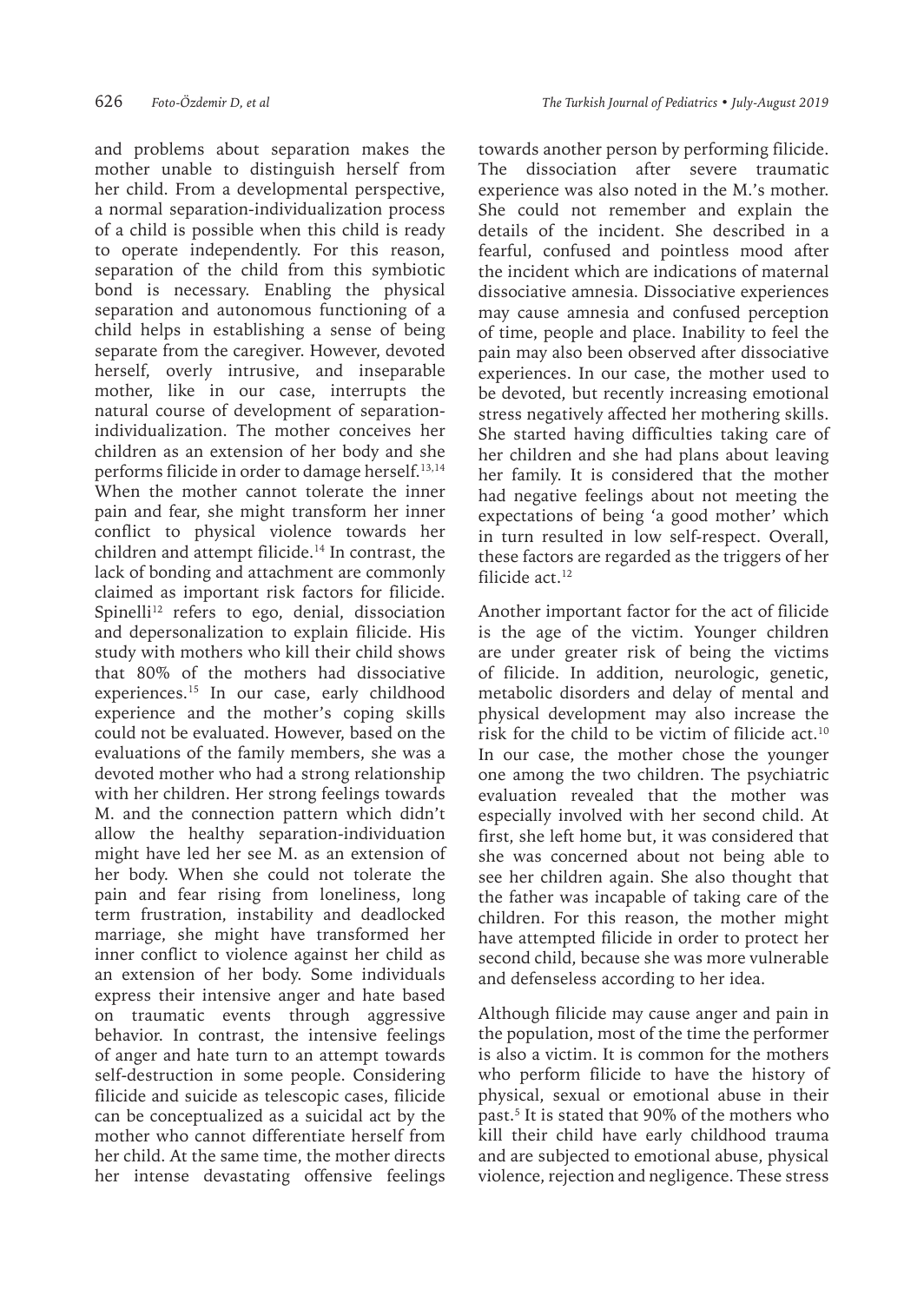factors may cause defects in the development of ego and superego.<sup>12</sup> In our case, the mother seemed to be unattended and deprived from social support, so she found the solution for her problems in leaving her children. It is not wrong to say that she was a young woman who had been severely emotionally abused by her husband who threatened her by murder. She was also subjected to severe negligence both by her family and her husband. Due to reluctant behaviors of the families about taking care of the children and the chaotic and unreliable family structures, the children were taken under protection by social service house. This also indicates that the mother was in a negligent and abusive environment.

Since risk factors of filicide are common among society, there are problems about its prevention. Comprehensive studies on larger case number are needed in order to determine the population with filicide risk.<sup>16</sup> The history of crib death and the suspicion of filicide increase the family's need for support. A multidisciplinary approach by family physicians, pediatricians, social service experts and psychiatrics is essential for supporting families and preventing the possible filicide cases in risky families.<sup>2,10</sup> Healthcare workers and social service experts should evaluate the risky pregnant women and mothers to prevent filicide.17 Children under risk should be evaluated to prevent maternal filicide and proper socio-cultural support should be provided to the mothers.10 The families should be informed about filicide.<sup>10,17</sup> Increasing awareness among the pediatricians who often work with filicide victims; social evaluation of the families and developing possible solutions to socio-economic problems; treating maternal psychiatric disorders such as depression and psychosis can be significant for reducing risk factors and preventing possible filicide acts.<sup>17</sup>

#### **Acknowledgements**

We are grateful to head of Hacettepe İhsan Doğramacı Children's Hospital and the members of Hospital's Child Protection Team (Kadriye Yurdakök, Elif Özmert, Orhan Derman, Nuray Kanbur, S.Songül Yalçın, Ali Rıza Tumer, Ş. Gülin Evinç, Sinem Akgül, and Helin Atik) for their assistance and support in management of the case.

#### **REFERENCES**

- 1. Liem M, Koenraadt F. Filicide: A comparative study of maternal versus paternal child homicide. Crim Behav Ment Health 2008; 18: 166-176.
- 2. Stanton J, Simpson A. Filicide: A review. Int J Law Psychiatry 2002; 25: 1-14.
- 3. Bourget D, Grace J, Whitehurst L. A review of maternal and paternal filicide. J Am Acad Psychiatry Law Online 2006; 35: 74-82.
- 4. Krischer MK, Stone MH, Sevecke K, Steinmeyer EM. Motives for maternal filicide: Results from a study with female forensic patients. Int J Law Psychiatry 2007; 30: 191-200.
- 5. D'Orban PT. Women who kill their children. Br J Psychiatry 1979; 134: 560-571.
- 6. Mugavin ME. A meta-synthesis of filicide classification systems: Psychosocial and psychodynamic issues in women who kill their children. J Forensic Nurs 2005; 1: 65-72.
- 7. Eke SM, Basoglu S, Bakar B, Oral G. Maternal filicide in Turkey. J Forensic Sci 2015; 60 (Suppl 1): S143-S151.
- 8. Valença AM, Mendlowicz MV, Nascimento I, Nardi AE. Filicide, attempted filicide, and psychotic disorders. J Forensic Sci 2011; 56: 551-554.
- 9. Lambie ID. Mothers who kill: The crime of infanticide. Int J Law Psychiatry 2001; 24: 71-80.
- 10. Friedman SH, Resnick PJ. Child murder by mothers: Patterns and prevention. World Psychiatry 2007; 6: 137-141.
- 11. Scott P. Parents who kill their children. Med Sci Law 1973; 13: 120-126.
- 12. Jackson D. A Meta-Study of Filicide: Reconceptualizing Child Deaths by Parents: Arizona State University, 2011.
- 13. Willemsen J, Declercq F, Markey S, Verhaeghe P. The role of affect regulation in a case of attempted maternal filicide–suicide. Clin Soc Work J 2007; 35: 215-221.
- 14. Kunst JL. Fraught with the utmost danger: The object relations of mothers who kill their children. Bull Menninger Clin 2002; 66: 19-38.
- 15. Spinelli MG. A systematic investigation of 16 cases of neonaticide. Am J Psychiatry 2001; 158: 811-813.